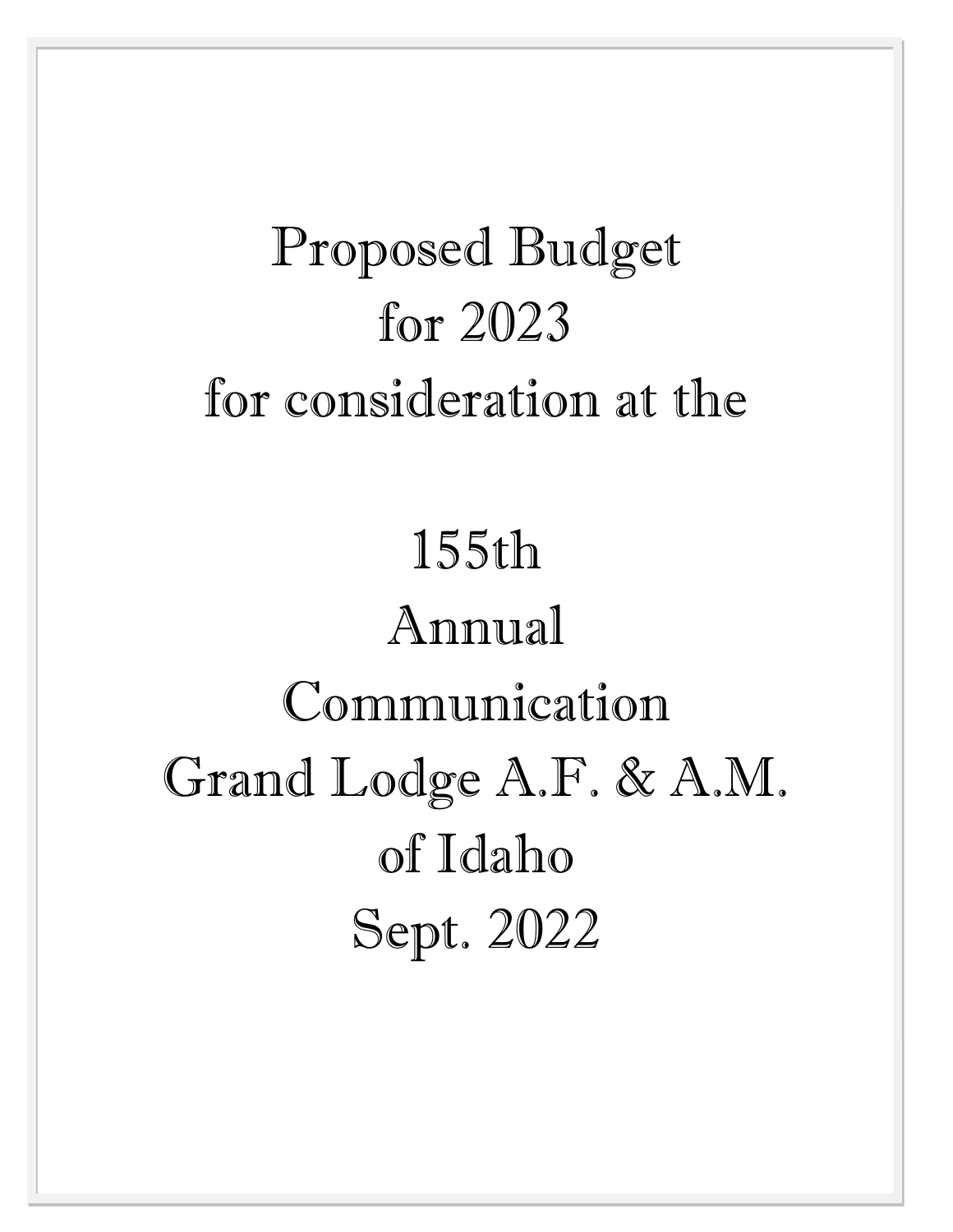# Proposed Budget for 2023

*This budget has been prepared and reviewed by the Grand Lodge Officers, Accounts and Finance Committee, the Investment Committee and now presented to the Brethren for Adoption or Rejection (Yes or No) at the 155th Annual Communication of the Most Worshipful Grand Lodge A.F.& A.M. of Idaho at Pocatello, Idaho on September 15, 16, 17, 2022* 

#### **Each Lodge is urged to study the Proposed Budget carefully,**

\_\_\_\_\_\_\_\_\_\_\_\_\_\_\_\_\_\_\_\_\_\_\_\_\_\_\_\_\_\_\_\_\_\_\_\_\_\_\_\_\_\_\_\_\_\_\_\_\_\_\_\_\_\_\_\_\_\_\_\_

If there are questions or changes the Brothers want, they need to make those known to the Chairman of Accounts and Finance committee as soon as possible (**Before the 155th Annual Communications.**) Chairman of Accounts and Finances is Randy King. ( kingrandy1228@gmail.com cellphone (208) 867-5110)

Remember at Grand Lodge, we are going to vote to either accept or reject the budget. If the brothers reject the budget, the Code says we operate on the previous year's budget, so it will be a "yes" or "no" vote on accepting the budget.

MWGM Russ W. Smith

Russ W. Smith

*Copies mailed to:*  Each Lodge Secretary Each Grand Lodge Officer Each District Deputy Grand Master Each Past Grand Master

Distribution by Grand Lodge Office, Monte Bollar, GS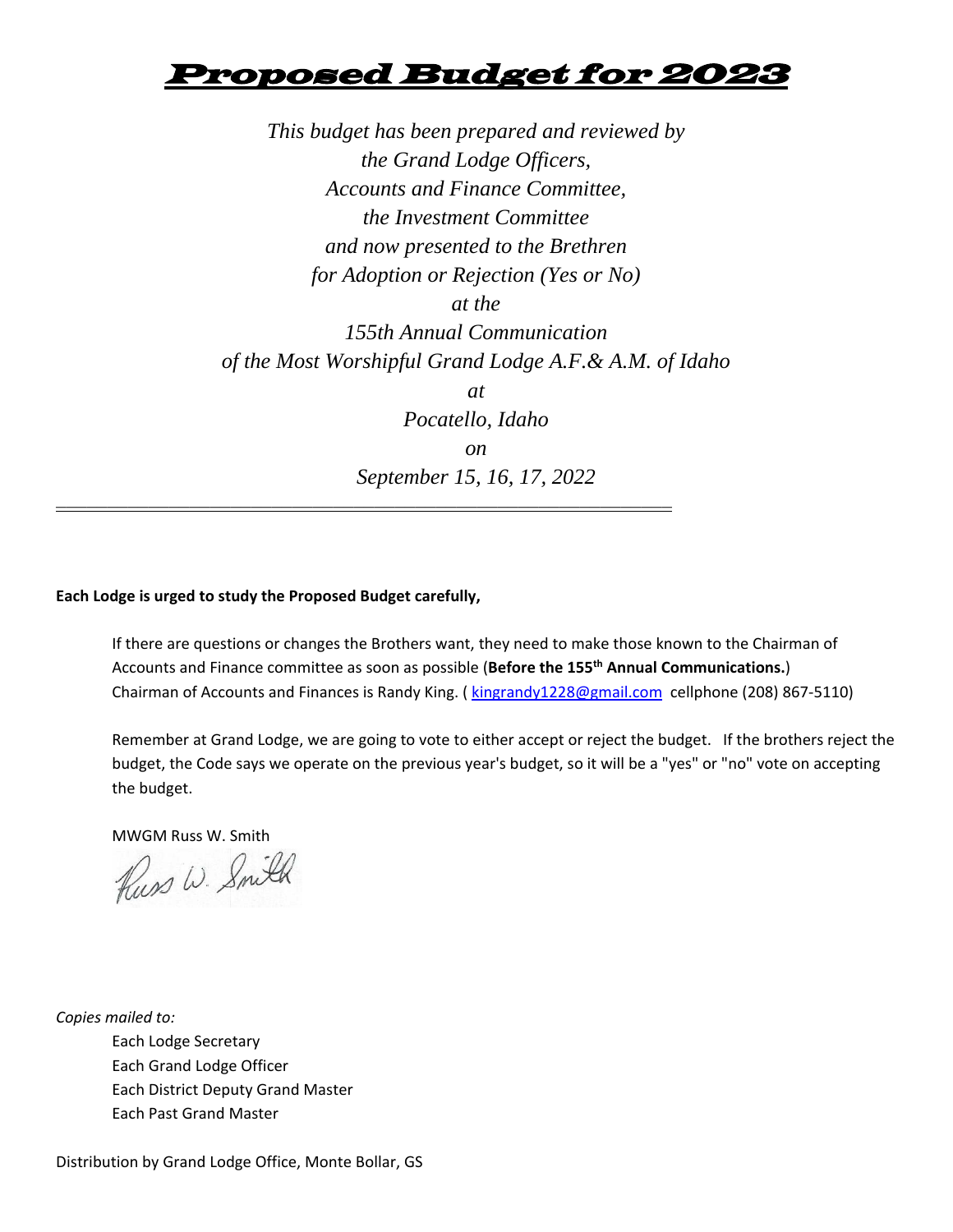

H. Sherman Burger III R W Deputy Grand Master 15359 Reminiscene Dr Caldwell, ID 83607-8996

# **GRAND LODGE OF IDAHO ANCIENT FREE AND ACCEPTED MASONS** 219 NORTH 17TH STREET BOISE, IDAHO 83702 TELEPHONE 208/343-4562

Phone: (208) 459-4891 Email: sburger2@mindspring.com

Brethren, enclosed with this mailing from the Grand Lodge office is the proposed budget for calendar year 2023. Unfortunately it is time to raise the per-capita amount on which the Grand Lodge assessment of the Idaho Lodges is based. An increase was indicated last year in order to balance the budget, however due to the effects on our Lodges of COVID-19, a carryover of unspent budgeted funds from the prior year was used to balance the budget and the percapita amount was not raised. I would like to offer the following explanation for the increase proposed this year.

I'll start with an explanation of how the Grand Lodge assessment works. The Grand Lodge is provided the authority to assess its constituent Lodges for funds needed for its operations in Article V of the Grand Lodge Constitution. Article V also grants the authority for the Grand Lodge to assess individual members residing in Idaho for the purpose of charity. I cannot recall the last time an assessment was made on the membership for charity. Historically the Grand Lodge has only used its authority to assess Lodges, although there are funds expended for charity in the annual budget.

Article VI of the By-Laws provide the finance and revenue provisions for the Grand Lodge. Section 601 paragraph 2 provides that the levies on the Lodges (also known as the annual assessment) will be equal and uniform among the Lodges **based on their membership.** Section 1402 excludes 50-year members from this count. Section 601 requires the calculation of a per-capita amount to compute the levy on each Idaho Lodge. This **is not an assessment on the individual members, it is how the assessment on the Lodge is computed**. Amendments proposed to change the formula have been presented in past years and have been rejected by the brethren. Each Lodge has to determine how it will raise the funds to pay the assessment. Most use dues, however, some have investments, fund raisers, or rely on donations from their membership to pay the assessment.

In 2010 the membership count for determining the per-capita amount was 3,298 and the per-capita amount was \$35. During the 2010 session, the brethren increased in the per-capita amount to \$45, where it stayed until the 2016 session. By then the membership count for assessment had dropped to 1,943 and the brethren raised the per-capita amount to \$60 where it has been until this year's proposal. The large increases have been to keep from having to increase the percapita amount each year. At the Grand Lodge planning meeting in Pocatello this March, the officers, DDGM's and Committee members present agreed that we should continue this approach. For the 2023 budget the membership count for the per-capita amount will be 1,888 and the per-capita amount is proposed to be \$80.

In addition to the assessment, income from investments also fund Grand Lodge operations. While it is hoped that in the next decade our investments will increase to the point that the income will completely fund Grand Lodge, if we take too much from investments today, it delays the achievement of that goal. Coupled with a market forecast of reduced profits this year, we have reduced the amount that we are requesting from investment income for 2023 by almost \$6.75 per member.

We try hard to spend only what needs to be spent. Unfortunately costs keep rising. The costs of operating the Grand Lodge are not driven by the number of members. As an accountant I could spend several paragraphs describing what the "cost drivers" are for the Grand Lodge, but most likely only the Accountants in your Lodges would be interested in such a discussion, so I will omit it.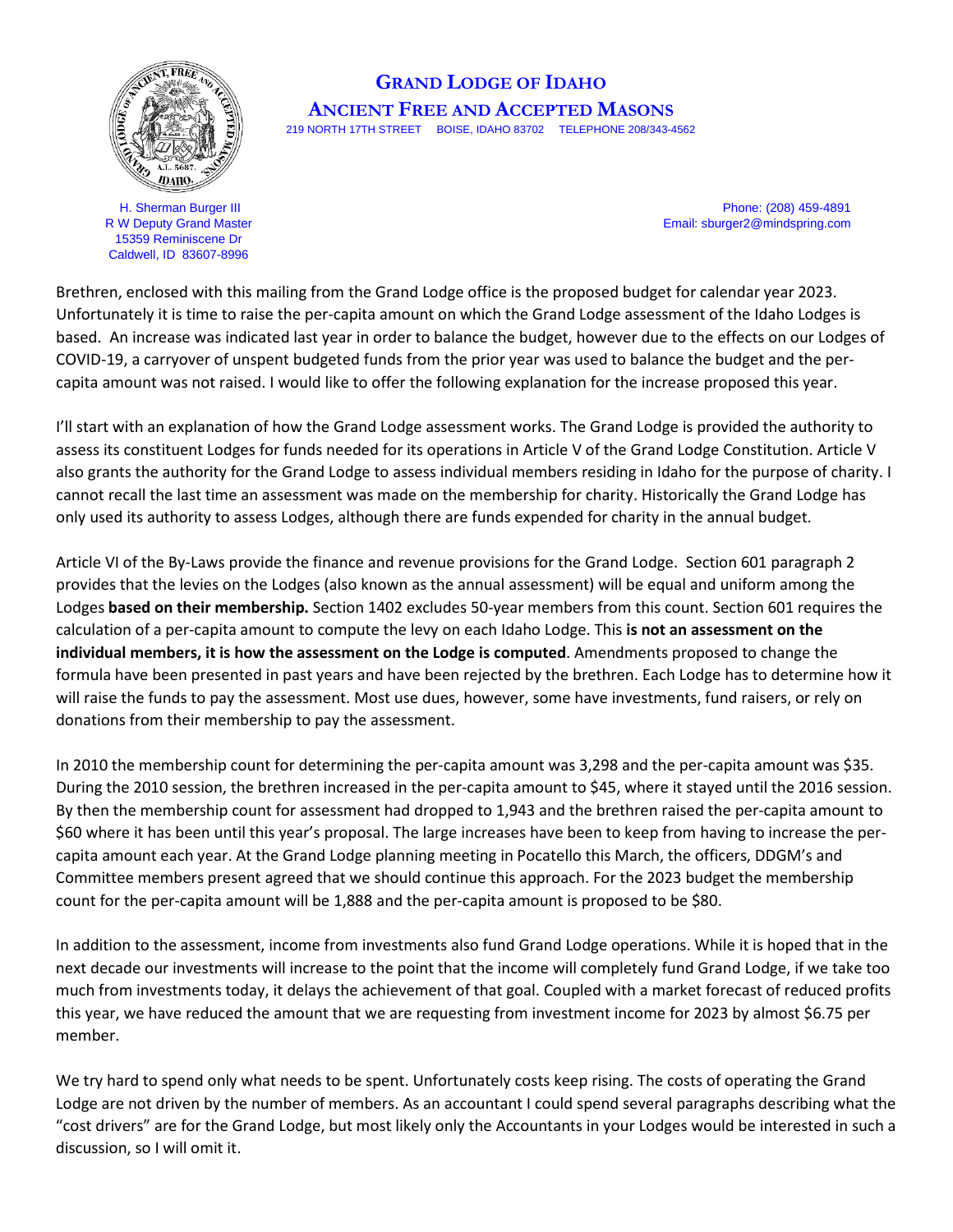Included in this year's budget are four items of note. The first is a 3% increase in the salary of the Grand Secretary and clerk. We have all taken an obligation to treat our brothers fairly, and it is not fair to expect someone to serve as Grand Secretary without paying a fair salary. **If there is a brother who meets the requirements in our laws to be Grand Secretary, who would be willing to serve for free or at a substantially reduced salary, please make yourself known**. Otherwise we must continue to pay a Grand Secretary.

The current economy has put significant pressure on wages in the state and particularly the Boise valley. A high school student going to work for McDonalds now earns \$14 or more per hour. Based on a strict 40 hour work week, what we propose to pay our Grand Secretary is approximately 50% more than what a "burger flipper" makes. Our Grand Secretary often works nights and weekends to provide support for zoom meetings or attend other meetings. He easily works more than 40 hours many weeks.

The second increase is for the training of a replacement Grand Secretary. Brother Monte has expressed a desire to retire sometime in the next couple of years, although he has not determined an exact date at which this will happen. Once this date is determined, it will be necessary to train a replacement. We will not spend this money until Br. Monte has determined when he will retire. Again, it is not fair to a brother, or within our obligations, to require someone to train for this job without compensating him for his time, unless someone wants to volunteer to do it for free. If you are such a volunteer, please make yourself known to the Grand Secretary. These two items result in a per-capita increase of \$4.50.

The third increase is a line item to fund the Grand Lodge Session. Currently the sessions are funded by means of a registration fee, meaning that only those who attend pay the bill for the annual session where our business is conducted. Moving this expense to the Grand Lodge Budget shifts the expense of the annual communication (other than meals and lodging) to the Lodges and takes it off of the back of those attending Grand Lodge. The purpose is to remove the Grand Lodge registration fee starting with the 2023 communication. This amount is budgeted at \$1.50 per member.

Lastly there is a line item for the Grand Master's program. The actual amount spent each year would depend on the wishes of the Grand Master, but presently any costs for programs like the "Plus One" program started by PGM Zimmerman must be funded by other line items in the budget, or out of the Grand Master's pocket. This amount is budgeted at \$2.00 per member.

Money not spent out of the budget will remain in the investment accounts to help provide for the future of the Grand Lodge. While we recognize that this increase hurts, declining membership, and increasing costs have caused this result. Hopefully this will be the last or second to last increase until investments fund the majority of Grand Lodge operations.

Fraternally,

H. Sherman Burger, III Deputy Grand Master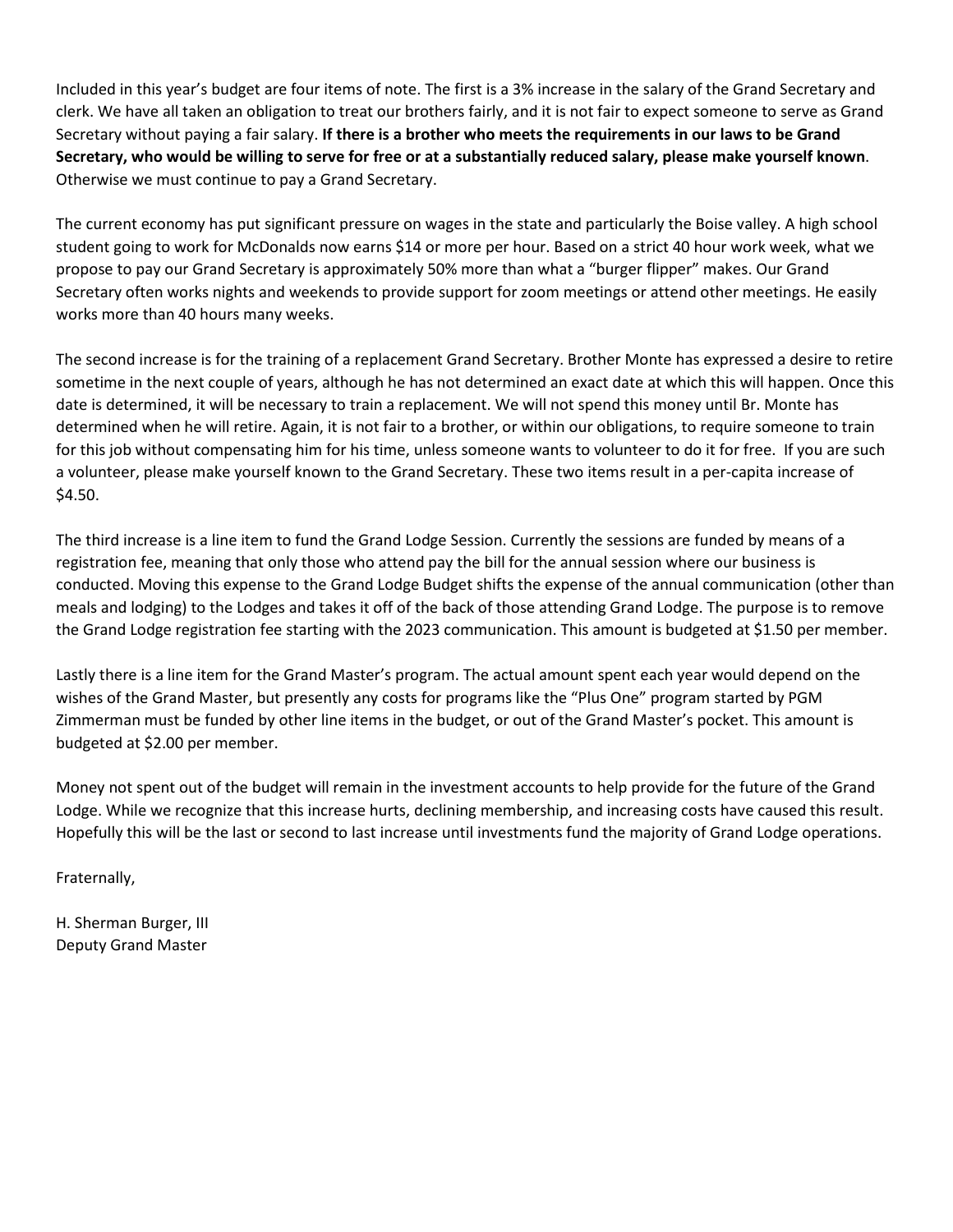## Grand Lodge of Idaho Budget 2019‐2021 Budget vs Actual ‐ 2022 Approved Budget ‐ 2023 Budget Scenarios

| 2022                                                |                     | 2023              |                                                                                    |
|-----------------------------------------------------|---------------------|-------------------|------------------------------------------------------------------------------------|
| Members year ending                                 | 2329                | 2454              |                                                                                    |
| 50 year members                                     | 570                 | 566               |                                                                                    |
| Members for GL Assessment                           | 1941                |                   | 1888 What are actual #'s for assessment vs budgeted?                               |
| <b>GL Assessment</b>                                | 60.00               | 80.00             |                                                                                    |
| Total from GL Assessment                            | 116,460.00          | 151,040.00        |                                                                                    |
| <b>Amont from Investments</b>                       | 75,000.00           | 62,299.00         |                                                                                    |
| Surplus Carry forward from 2021 Budget Year         | 4,778.00            |                   |                                                                                    |
| Total                                               | 196,238.00          | 213,339.00        |                                                                                    |
|                                                     |                     |                   |                                                                                    |
| <b>Grand Masters Budget</b>                         | Smith               | <b>Burger</b>     |                                                                                    |
|                                                     |                     |                   |                                                                                    |
| <b>Budget Versus Actual 2017</b>                    | 2022                | 2023              |                                                                                    |
| <b>Budgeted_Income</b>                              | <b>Total Budget</b> | Total_Budget      |                                                                                    |
| 1350 Per Capita Tax (Deposit to General Fund)       | 116,460.00          | 151,040.00        |                                                                                    |
| 3100 Income allocation from investment pool         | 75,000.00           | 62,299.00         |                                                                                    |
| Surplus Carry forward from 2021 Budget Year         | 4,778.00            |                   |                                                                                    |
| <b>Total Income</b>                                 | 196,238.00          | 213,339.00        |                                                                                    |
| <b>Surplus (Deficit) (Actual Income - Expenses)</b> |                     |                   |                                                                                    |
|                                                     |                     |                   |                                                                                    |
| <b>Budgeted Expenses</b>                            | 196,238.00          | 213,339.00        |                                                                                    |
| 10001 Grand Master Budget                           | <b>Budget</b>       | <b>Budget</b>     |                                                                                    |
| 1650 Grand Master Travel Expense                    | 13,000.00           | 13,000.00         |                                                                                    |
| 1700 Grand Master Conference dues                   | 400.00              | 400.00            |                                                                                    |
| 1701 Grand Master Registration Fees                 | 300.00              | 300.00            |                                                                                    |
| 1750 Grand Master's Conference Travel               | 1,400.00            | 2,000.00          | Ιx                                                                                 |
| 1990 Paid by Order of Grand Master                  | 300.00              | 300.00            |                                                                                    |
| Total 10001 Grand Master Budget                     | 15,400.00           | 16,000.00         |                                                                                    |
|                                                     |                     |                   |                                                                                    |
| 10002 Deputy Grand Masters Budget                   | <b>Budget</b>       | <b>Budget</b>     |                                                                                    |
| 1651 Deputy Grand Master Expense                    | 5,000.00            | 5,000.00          |                                                                                    |
| 1660 DGM (Grand Master Apron and Case               | 1,000.00            | 1,000.00          |                                                                                    |
| 1670 DGM (Grand Masters Picture)                    | 400.00              | 400.00            |                                                                                    |
| 1751 DGM Conference Travel                          | 1,000.00            | 2,000.00          | <b>I</b> x                                                                         |
| Total 10002 Deputy Grand Masters Budget             | 7,400.00            | 8.400.00          |                                                                                    |
|                                                     |                     |                   |                                                                                    |
| 10003 Elected Grand Lodge Officers                  | <b>Budget</b>       | <b>Budget</b>     |                                                                                    |
| 1652 Senior Grand Warden Expense                    | 2.000.00            | 2.000.00          |                                                                                    |
| 1653 Junior Grand Warden Expense                    | 1,000.00            | 1,000.00          |                                                                                    |
| 1654 Senior Grand Deacon Expense                    | 1,000.00            | 1,000.00          |                                                                                    |
| 1710 District Deputy Grand Master (Travel/Expense)  | 1,300.00            | $1,000.00 \times$ |                                                                                    |
| 1740 Grand Lecturer Expense                         | 2,000.00            | 2,000.00          |                                                                                    |
| 1770 Grand Secretary Travel/Expense                 | 2,000.00            | 2,000.00          |                                                                                    |
| 1775 Grand Treasurer Travel/Expense                 | 1,000.00            | 1,000.00          | $\mathbf{I}$ x                                                                     |
| 3561 Board of Relief Secretary Expense              | 200.00              | 200.00            |                                                                                    |
| Total 10003 Elected Grand Lodge Officers Budget     | 10,500.00           | 10,200.00         |                                                                                    |
|                                                     |                     |                   |                                                                                    |
| 10004 Committee Chairman Expense Budget             | <b>Budget</b>       | <b>Budget</b>     |                                                                                    |
| 1570 Fraternal Relation Committee                   |                     | 500.00            |                                                                                    |
| 1655 Chairman Fraternal Relations Expenses          |                     |                   |                                                                                    |
| 1920 Public Relations Committee Expense             |                     | 500.00            |                                                                                    |
| 1922 Research and Education Committee Expense       | 2,000.00            | 500.00            |                                                                                    |
| 1940 Information Technology Committee Expense       |                     | 500.00            |                                                                                    |
| Total 10004 Committee Chairman Expense Budget       | 2,000.00            | 2,000.00          | Total for the 4 listed committees in aggregate - Approval<br>required before usage |
|                                                     |                     |                   |                                                                                    |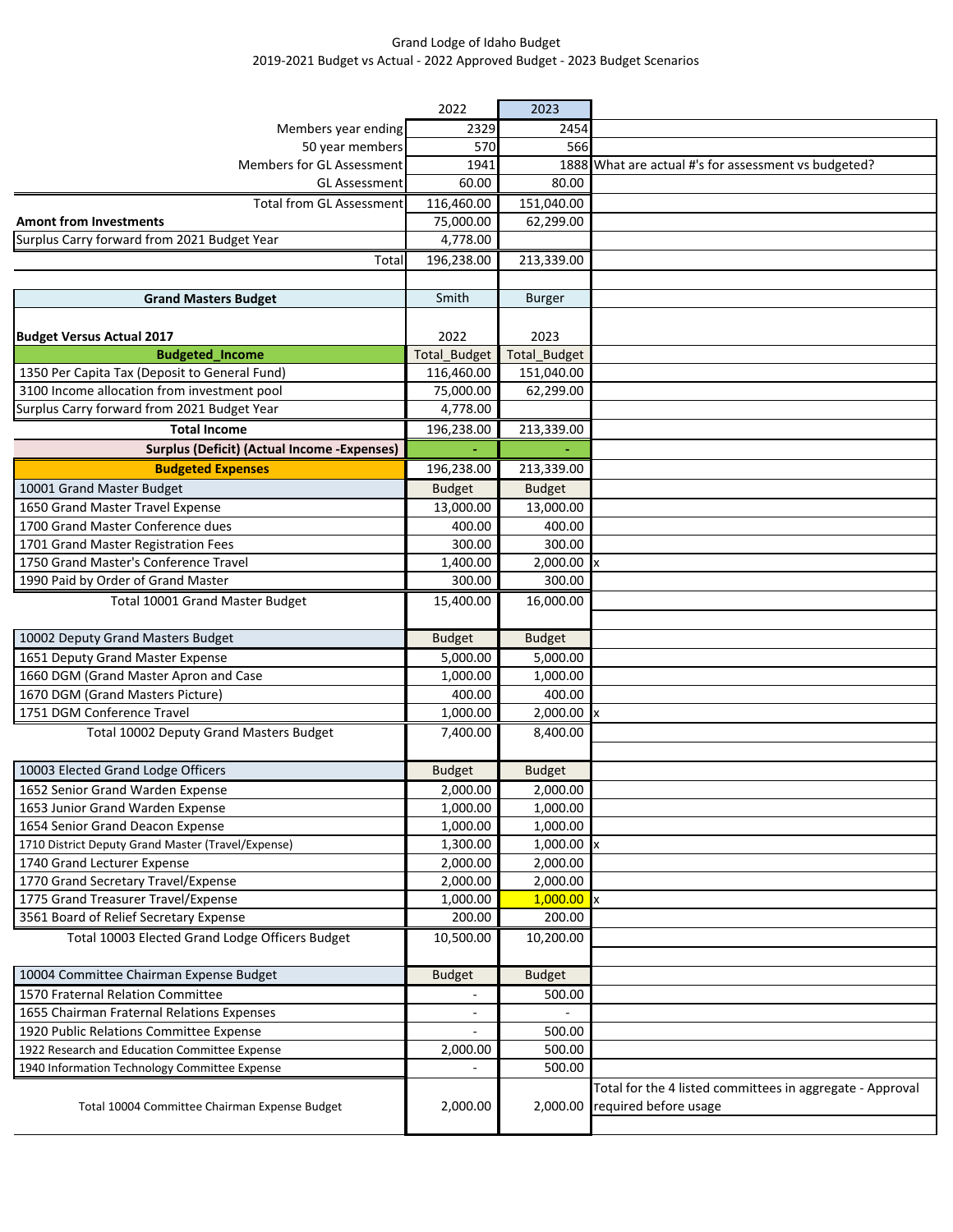## Grand Lodge of Idaho Budget 2019‐2021 Budget vs Actual ‐ 2022 Approved Budget ‐ 2023 Budget Scenarios

| 10005 Conferences Budgets                               | <b>Budget</b> | <b>Budget</b> |                     |
|---------------------------------------------------------|---------------|---------------|---------------------|
| 1720 Grand Secretary Conference Dues                    | 150.00        | 300.00        |                     |
| 1760 Grand Secretary Conference Travel/Expense          | 2,000.00      | 2,000.00      |                     |
| 1780 Rocky Mountain Conference                          | 2,500.00      | 2,500.00      |                     |
| Total 10005 Conferences Budgets                         | 4,650.00      | 4,800.00      |                     |
|                                                         |               |               |                     |
| 10006 Printing Budget                                   | <b>Budget</b> | <b>Budget</b> |                     |
| 1501 Printing Proceedings                               | 1,800.00      | 1,800.00      |                     |
| 1520 Printing Masonic Directory                         | 150.00        | 150.00        |                     |
| 1530 Purchase Pantograph (List of Lodges)               | 1,250.00      | 500.00 $x$    |                     |
| 1540 Printing Miscellaneous                             | 1,000.00      | 2,000.00      |                     |
| 1541 Printing Monitors                                  |               | $\mathbf{r}$  |                     |
| 1542 Printer Equipment Lease                            | 5,600.00      | 6,000.00      |                     |
| 1543 Printer Repair & Maintenance Agreement             |               |               |                     |
| Total 10006 Printing Budget                             | 9,800.00      | 10,450.00     |                     |
|                                                         |               |               |                     |
| 10007 Annual Communication Expenses etc.                | <b>Budget</b> | <b>Budget</b> |                     |
| 1790 New Officers Meeting (At Grand Lodge)              | 500.00        | 500.00        |                     |
| 1800 Host Lodge Entertainment Allowance (Grand Lodge)   | 1,000.00      | 1,000.00      |                     |
| 1810 Grand Lodge Registration (income)                  |               |               |                     |
| 1811 Grand Lodge Visitors Entertainment                 | 1,000.00      | 1,000.00      |                     |
| 1813 Grand Master Banquest/Guest Registration (Income)  |               |               |                     |
| 1814 Mason of the Year/Awards/Lodge of Excellence       | 500.00        | 500.00        |                     |
| Total 10007 Annual Communication Expenses etc.          | 3,000.00      | 3,000.00      |                     |
|                                                         |               |               |                     |
| 10008 Salaries/Retirement/Taxes                         | <b>Budget</b> | <b>Budget</b> |                     |
| 1550 Grand Secretary - Salary                           | 44,000.00     | 45,320.00     | 3% incr 2023        |
| 1590 Salary - Grand Lodge Clerk                         | 14,300.00     | 14,729.00     | 3% incr 2023        |
| 1600 Payroll Tax Expense                                | 6,600.00      | 6,850.00      |                     |
| 1745 Grand Treasurer Salary                             | 3,000.00      | 3,000.00      |                     |
| 1911 GS Medical Supplemental Ins. Offset                | 600.00        | 600.00        |                     |
| Training for the Grand Secretary replacement (25% time) |               | 6,500.00      | New $1/2$ year 2023 |
| 1610 Retirement                                         | 15,000.00     | 15,000.00     |                     |
| Total 10008 Salaries/Retirement/Taxes                   | 83,500.00     | 91,999.00     |                     |
|                                                         |               |               |                     |
| 10009 Grand Lodge Office Budget                         | <b>Budget</b> | <b>Budget</b> |                     |
| 1190 Furniture & Fixture Expense                        | 250.00        | 250.00        |                     |
| 1191 Paraphernalia - Expense                            | 500.00        | 500.00        |                     |
| 1192 Computer Software, Licenses, Maint, Web Fees       | 4,000.00      | 4,000.00      |                     |
| 1193 Membership Management System Annual Cost           | 3,000.00      | 3,000.00      |                     |
| 1620 Sales Tax                                          |               |               |                     |
| 1630 Professional Fees(Audit Gen. Fund & PPLM)          | 6,000.00      | 6,000.00      |                     |
| 1900 Funeral and Floral                                 | 200.00        | 200.00        |                     |
| 1910 Insurance and Bonds                                | 8,500.00      | 8,500.00      |                     |
| 1930 Postage                                            | 4,000.00      | 4,000.00      |                     |
| 1950 Telephone                                          | 2,800.00      | 2,800.00      |                     |
| 1951 Building Occupancy Expense                         | 6,000.00      | 6,000.00      |                     |
| 1952 Building Maintenance & Repairs                     | 500.00        | 500.00        |                     |
|                                                         |               |               |                     |
| 1980 Misc. Office Expenses                              | 1,200.00      | 1,200.00      |                     |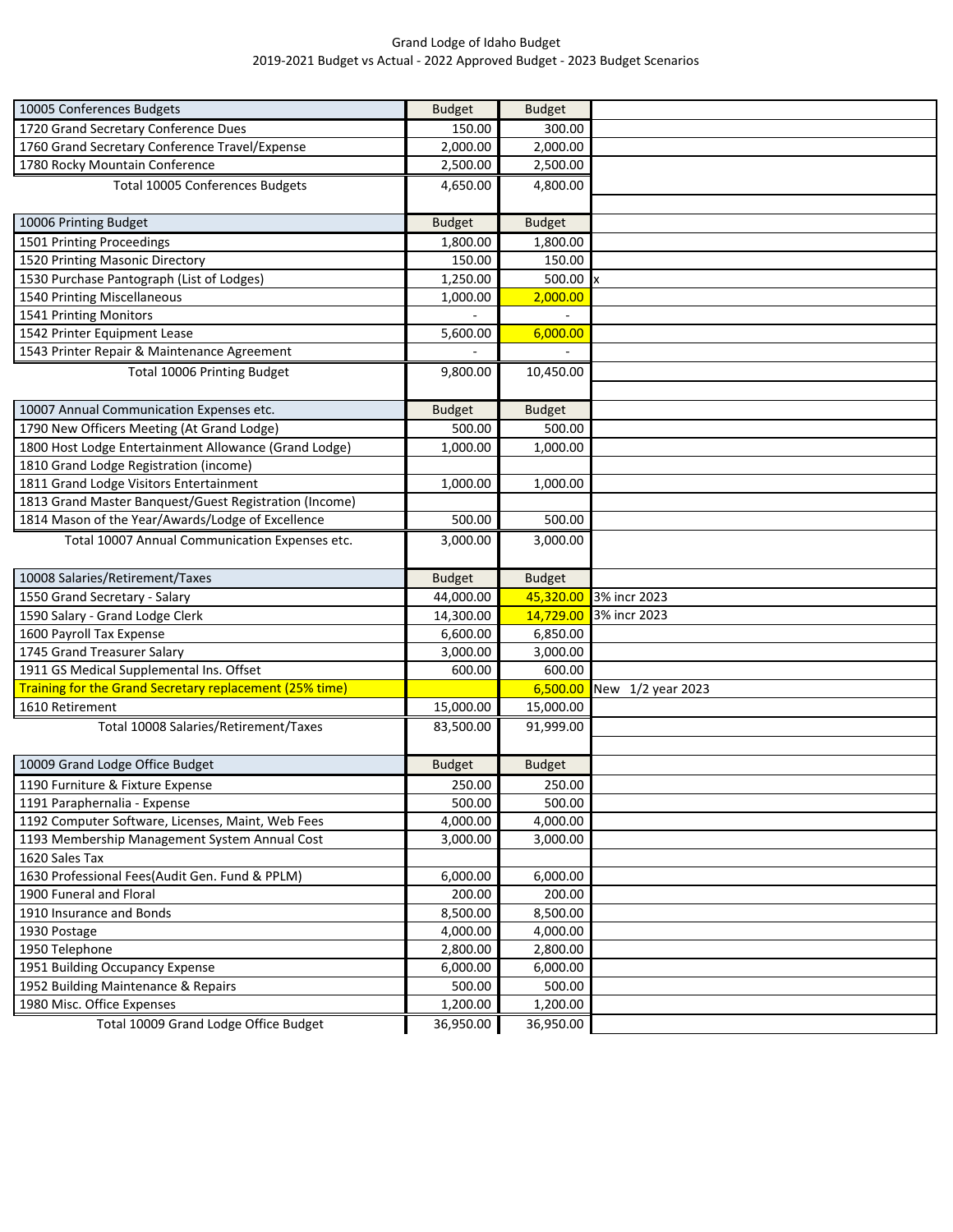## Grand Lodge of Idaho Budget 2019‐2021 Budget vs Actual ‐ 2022 Approved Budget ‐ 2023 Budget Scenarios

| 10010 Charitable Giving Budget                          | <b>Budget</b> | <b>Budget</b> |                                                    |
|---------------------------------------------------------|---------------|---------------|----------------------------------------------------|
| 1730 Masonic Library Expense                            | 200.00        | 200.00        |                                                    |
| 1731 Masonic Renewal                                    |               |               |                                                    |
| 1860 Masonic Service Association Membership Dues        | 350.00        | 350.00        |                                                    |
| 1870 Masonic Relief Association Dues                    | 100.00        | 100.00        |                                                    |
| 3220 Masonic Service Assoication Contributions          | 250.00        | 250.00        |                                                    |
| 3230 George Washington Masonic Memorial                 | 2,856.00      | 2,856.00      |                                                    |
| 3240 Masonic Information Center                         | 250.00        | 250.00        |                                                    |
| 3500 DeMolay Leadership                                 | 3,750.00      | 3,750.00      |                                                    |
| 3501 Job's Daughters Leadership (National)              | 3,750.00      | 3,750.00      |                                                    |
| 35?? Idaho Rainbow Leadership                           | 3,750.00      | 3,750.00      |                                                    |
| 3525 Youth Scholarship                                  | 1,500.00      | 1,500.00      |                                                    |
| 3580 Masonic Service Assoication - Disaster Fund        | 1,000.00      | 1,000.00      |                                                    |
| 3584 Masonic Youth Donation For Each Bethel, Chapter an |               |               |                                                    |
| 3586 State Youth Leaders                                | 1,400.00      | 1,400.00      |                                                    |
| Total 10010 Charitable Giving Budget                    | 19,156.00     | 19,156.00     |                                                    |
|                                                         |               |               |                                                    |
| 10011 Misc                                              | <b>Budget</b> | <b>Budget</b> |                                                    |
| Deductions per code & digest                            |               |               |                                                    |
| Relief Fund \$0.50 per member                           | 970.50        | 944.00        |                                                    |
| Temple Relief Fund \$0.50 per member                    | 970.50        | 944.00        |                                                    |
| Endowment Fund \$1.00 per member                        | 1,941.00      | 1,888.00      |                                                    |
| Annual Communication Fund \$1.50 per member             |               | 2,832.00      | New 2023 (replaces delegate registration fee @ GL) |
| Grand Masters Project Fund \$2.00 per member            |               | 3,776.00      | New 2023 - establish fund for GM programs          |
| Total 10011 Misc.                                       | 3,882.00      | 10,384.00     |                                                    |
|                                                         |               |               |                                                    |
| <b>Total Expenses</b>                                   | 196,238.00    | 213,339.00    |                                                    |
| total income                                            | 196,238.00    | 213,339.00    |                                                    |
| Difference (Budget)                                     |               |               |                                                    |